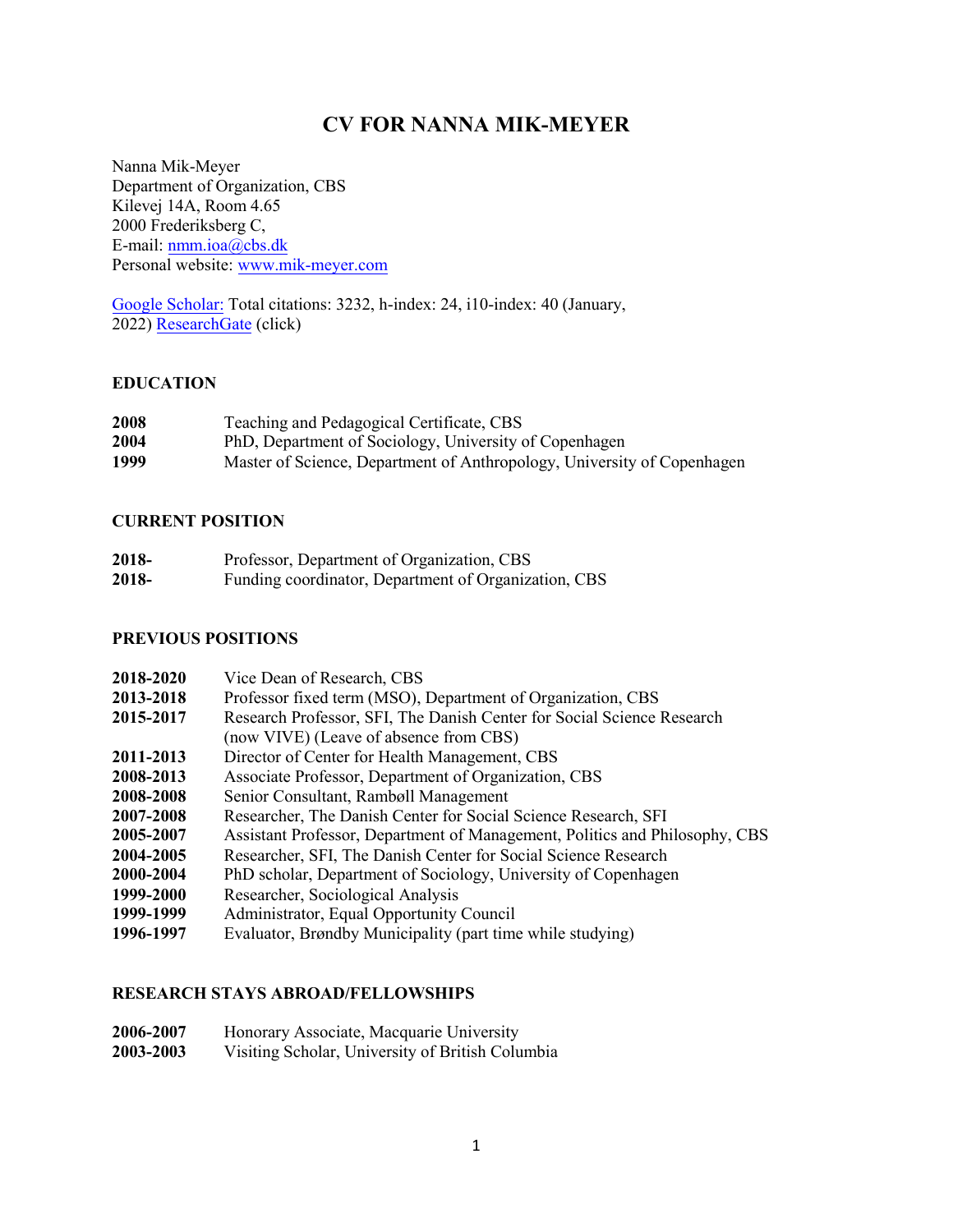### **RESEARCH INTERESTS**

Identities & Organization, Organization & Work, Organization & Gender, Sociological & Organizational Studies of the Body, Risk, Professions & Power, Governance, Micro Sociology, Qualitative Methodology & Analysis, Philosophy of Science

# **GRANTS (PI = PRINCIPAL INVESTIGATOR; CI = CO-INVESTIGATOR)**

| 2019 | "Citizens as Pilots of Smart Cities (CaPS), NordForsk DKK 10.000.000, CBS-share:    |
|------|-------------------------------------------------------------------------------------|
|      | 2.300.000, CI (PI = Associate Professor Tuomas Ahola, Tampere University, Finland)  |
| 2017 | "Governance, Co-production and Vulnerability: Citizen-staff interaction in homeless |
|      | shelters," Independent Research Fund Denmark, DKK 1.516.000, PI                     |
| 2016 | "Vulnerable Citizens' Encounter with Welfare State Organizations," the A.P. Møller  |
|      | Foundation, DKK 5.500.000, CI (PI = Senior Researcher Lars Benjaminsen, VIVE)       |
| 2013 | "Disabilities and Employment: An investigation of the body in work organizations"   |
|      | Elsass Foundation, DKK 1.018.000, PI                                                |
| 2008 | "Powerful Diagnosis and Diffuse Suffering," Ministry of Employment – National       |
|      | Directorate of Labor, DKK 1.181.000, PI                                             |
| 2004 | "Managing Fat Identities," Independent Research Fund Denmark, DKK 942.000, PI       |
|      |                                                                                     |

### **AWARDS**

| 2012 | FUHU's Research Dissemination Prize                                              |
|------|----------------------------------------------------------------------------------|
| 2010 | Pedagogical Prize for the Best Teacher in Master in Public Administration, CBS – |
|      | nominated by the students                                                        |
| 2005 | Young Elite Researcher Award, Independent Research Fund Denmark                  |
|      |                                                                                  |

## **SERVICE TO PROFESSION (SELECTION)**

| $2021 -$  | Chair of CBS' Professors Association and chief salary negotiator for CBS-Professors. |  |
|-----------|--------------------------------------------------------------------------------------|--|
| 2022-     | Board member DFF - Independent Research Fund Denmark                                 |  |
| 2019-2022 | Board member VIVE – The Danish Center for Social Science Research Appointed as       |  |
| 2019-2020 | NUI Galway External Examiner in the Subject Area of Sociology                        |  |
| 2018-2019 | Vice Chairman Greater Copenhagen EU Office (GCPHEU)                                  |  |
| 2016-2019 | Professor of Trust for CBS-Professors.                                               |  |
|           | Member of Executive Committee (FU) and Head of Section of Sociology,                 |  |
| 2015-2020 | <b>Independent Research Fund Denmark</b>                                             |  |
| 2015-2017 | Member of Independent Research Fund Denmark                                          |  |
| 2015-2017 | Member of Internal Research Council, Danish Center for Social Science Research,      |  |
|           | SFI Member of the Evaluation Committee of the research program Welfare, Workfare     |  |
|           | and Migration ('VAM'), The Research Council of Norway                                |  |
| 2013-2013 | The Evaluator Team for Sociology, Copenhagen University                              |  |
| 2012-2015 | Member of the Advisory Board on Employment, Copenhagen Municipality                  |  |
| 2012-2015 | Member of the Academic Counsel, CBS                                                  |  |
| 2012-2013 | Member of the Bibliometric Committee for Sociology                                   |  |
| 2010-2012 | Member of the National Committee of Scientific Ethics (DNVK)                         |  |
| 2010-2022 | Member of the Bibliometric Committee for Public Health                               |  |
| 2010-2014 | The Evaluator Team for Politics, Society and Global affairs, Roskilde University The |  |
| 2014-2022 | Evaluator Team for Education (DPU), Aarhus University                                |  |
|           |                                                                                      |  |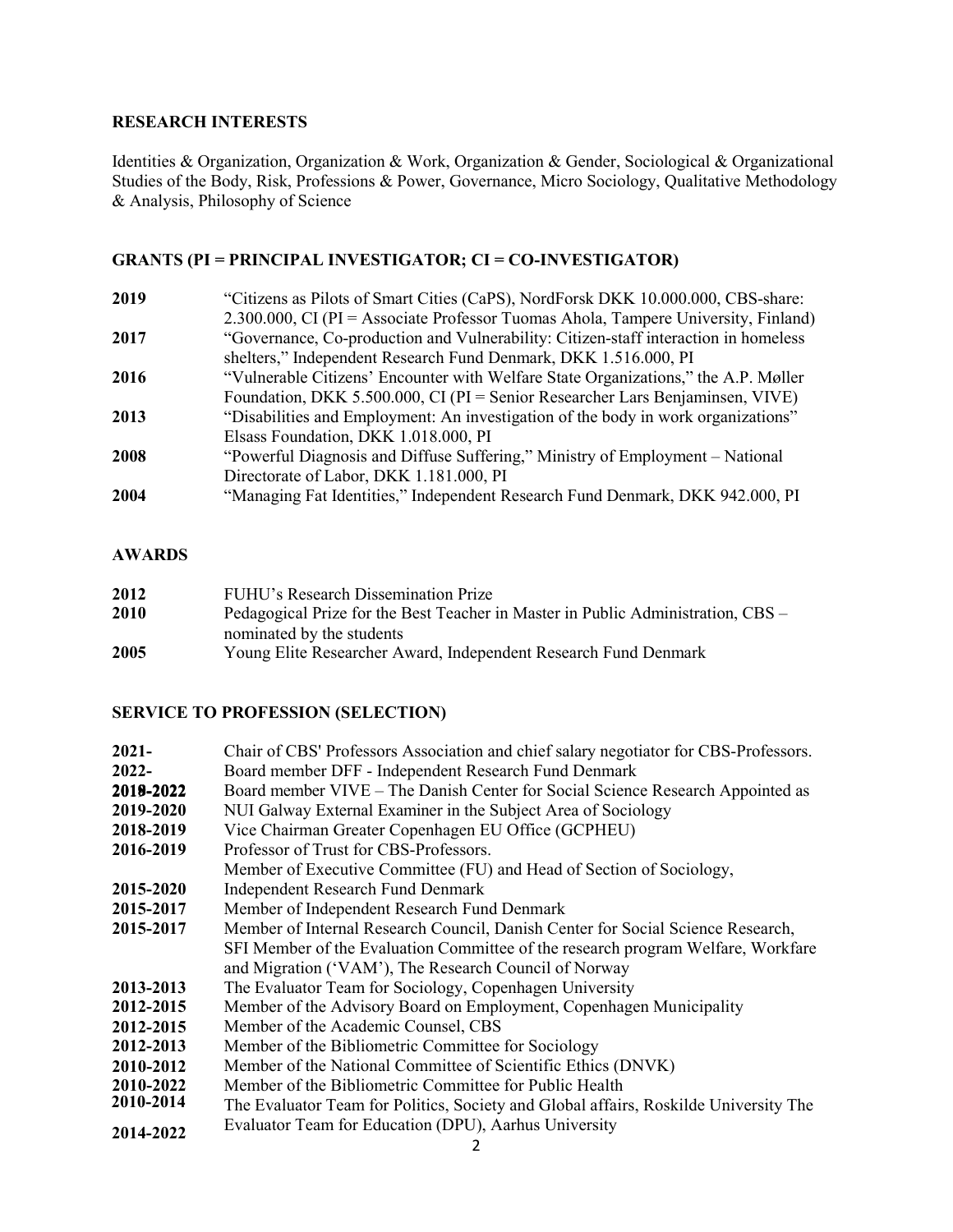| 2008-2012 | The Evaluator Team for Cultural Encounters, Roskilde University                  |
|-----------|----------------------------------------------------------------------------------|
| 2006-2007 | Member of the Think Tank "Copenhagen as a knowledge city", nominated by the then |
|           | Chief Mayor Ritt Bjerregaard                                                     |

# **PHD ASSESMENT COMMITTEES, 21 COMPLETED, ONE ONGOING**

| 2021 | Betina Riis Asplin, Department of Strategy and Entrepreneurship, BI Norwegian Business<br>School (ongoing) |
|------|------------------------------------------------------------------------------------------------------------|
| 2020 | Cecilie Sudland, Department of Social Work, Child Welfare and Social Policy, Oslo                          |
|      | Metropolitian University, Norway                                                                           |
|      | Line Jenhaug, Department of Health, Social and Welfare Studies, Universtity of South-                      |
|      | Eastern Norway, Norway                                                                                     |
| 2019 | Martin Javornicky, Department of Sociology and Political Science, NUI Galway, Ireland                      |
| 2018 | Veronica Haug, Faculty of Social Science, Oslo Metropolitan University, Norway                             |
|      | Mathilde Cecchini, Department of Political Science, Aarhus University                                      |
|      | Lars E.F. Johannesen, Centre for the study of professions, Oslo Metropolitan University,                   |
|      | Norway                                                                                                     |
|      | Jeanette Skoglund, RKBU, The Arctic University of Norway, Norway                                           |
|      | Anne-Stine Røberg, HiOA, Oslo Metropolitan University, Norway                                              |
| 2017 | Ida Solvang, HiOA, Oslo Metropolitan University, Norway                                                    |
|      | Ingeborg Grønning, Department of Sociology and Political Science, Norwegian                                |
|      | University of Science and Technology                                                                       |
| 2016 | Tone Jørgensen, Faculty of Social Science, Nord University, Norway                                         |
|      | Søren Skaarup, Department of Political Science and Public Management, University of                        |
|      | Southern Denmark                                                                                           |
| 2015 | Erik Eriksson, School of Social Work, Faculty of Social Sciences, Lund University,                         |
|      | Sweden                                                                                                     |
| 2014 | Janne Solberg, Department of Sociology and Human Geography, University of Oslo,<br>Norway                  |
|      | Grit Niclasson, Department of Sociology and Social Work, Aalborg University                                |
|      | Gunhild Tøndel, Department of Sociology and Political Science, Norwegian University                        |
|      | of Science and Technology                                                                                  |
| 2013 | Jørgen Jeppesen, Health, Man and Society, University of Southern Denmark                                   |
|      | Claus Brygger Jacobi, Department of Society and Globalization, Roskilde University                         |
|      | Ninna Meier, Department of Business Administration, Aarhus University                                      |
| 2012 | Kjetil G. Lundberg, Department of Sociology, University of Bergen, Norway                                  |
| 2011 | Anders Kruse Ljungdalh, Danish School of Education, Aarhus University                                      |
| 2009 | Turid Rødne, Department of Sociology, The Artic University of Norway                                       |
|      | Marie Østergaard, Department of Political Science, Aarhus University                                       |
|      |                                                                                                            |

# **OTHER ASSESMENT COMMITTEES**

| 2020  | Open Rank, Department of Organization, CBS (5 shortlisted applicants)          |
|-------|--------------------------------------------------------------------------------|
|       | PhD scholarship, Department of Organization, CBS (3 shortlisted applicants)    |
| 2019  | Open Rank, Department of Organization, CBS (5 shortlisted applicants)          |
| 2019  | Full Professorship, Department of Management Studies, University of Michigan – |
|       | Dearborn (1 applicant, promotion evaluation)                                   |
| 901 Q | Senior Desegrable $KOD A$ (1 evaluation evaluation)                            |

**2018** Senior Researcher, KORA (1 applicant, promotion evaluation)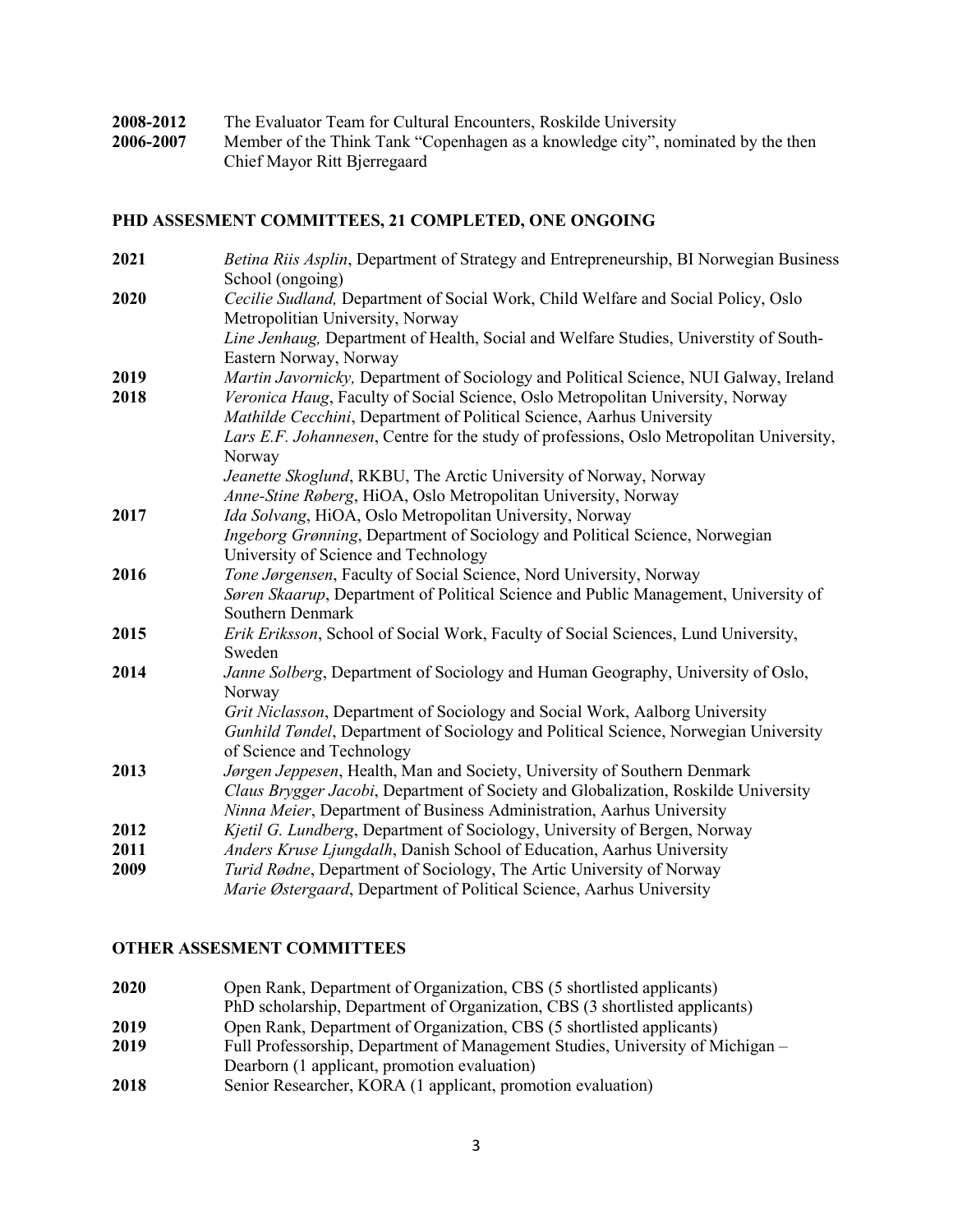| 2016 | Senior Researcher, The Danish Center for Social Science Research, SFI<br>(9 applicants) |
|------|-----------------------------------------------------------------------------------------|
| 2014 | Head of Department, CBS                                                                 |
| 2013 | Research Assistant, CBS (142 applicants)                                                |
| 2013 | Associate Professorship, CBS (5 applicants)                                             |
| 2013 | Associate Professorship, Aarhus University (1 applicant)                                |
| 2013 | Assistant Professorship, Aalborg University (6 applicants)                              |
| 2012 | Associate Professorship, Aalborg University (10 applicants)                             |
| 2012 | Head of Department, CBS                                                                 |
| 2009 | Assistant Professorship, Aarhus University (3 applicants)                               |

### **TEACHING AND SUPERVISION**

#### UNDERGRADUATE LEVEL (BA)

- 1) Course development: Bachelor Workshops for BA (psych.) students. Functions: Coordinator and lecturer. Conducted once a year from 2009-2014 (total: six times).
- 2) Course development: Methods in Business Economics: Qualitative Methods (approx. 200 BA students). Functions: Coordinator. Conducted once a year from 2008-2015 (total: eight times).
- 3) Course development: Methodology and Philosophy of Science for BA students in communication. Functions: Coordinator, lecturer and examiner. Conducted once a year from 2005-2006 (total: two times).

#### GRADUATE LEVEL (MA)

- 1) Course development: Master Workshops for cand. merc. (psych.) students and cand. merc. (HRM) students. Functions: Coordinator, lecturer and approving MA contracts. Conducted once a year from 2017- (total: one time).
- 2) Course development: Master Workshops for cand. merc. (psych.) students. Functions: Coordinator, lecturer and approving MA contracts. Conducted once a year from 2009-2014 (total: six times).
- 3) Course development: Creative Business Project for international students of creative industries. Functions: Coordinator, lecturer and examiner. Conducted once a year from 2008- 2011 (total: four times).
- 4) Course development: Master Elective: Power, Culture, Identities and Organization for cand. merc. (psych.) and cand. merc. (HRM) students. Functions: Coordinator, lecturer and examiner. Conducted once a year from 2005-2007 (total: three times).
- 5) Lecturer: Analytical Strategy for cand. soc. students. Functions: Lecturer and examiner. Conducted once a year from 2005-2007 (total: three times).
- 6) Lecturer: Methodology and Philosophy of Science for cand. merc. (psych.) students. Functions: Lecturer and examiner. Conducted once a year from 2005-2006 (total: two times).

#### MASTER LEVEL (MPA, MPG)

- 1) Course development: Governance and Qualitative Methodologies (approx. 230 MPG students). Functions: Coordinator and lecturer. Conducted from 2018.
- 2) Course development: Organisational Theory for MPA students. Functions: Coordinator, lecturer and examiner. Conducted once a year from 2009-2015 (total: seven times).
- 3) Course development: Workshops on Methodology for MPA students. Functions: Coordinator and lecturer. Conducted from 2009-2015 (total: six times).
- 4) Lecturer: Workshops on Methodology for MHM students. Function: Lecturer. Conducted from 2008-2009 (total: two times).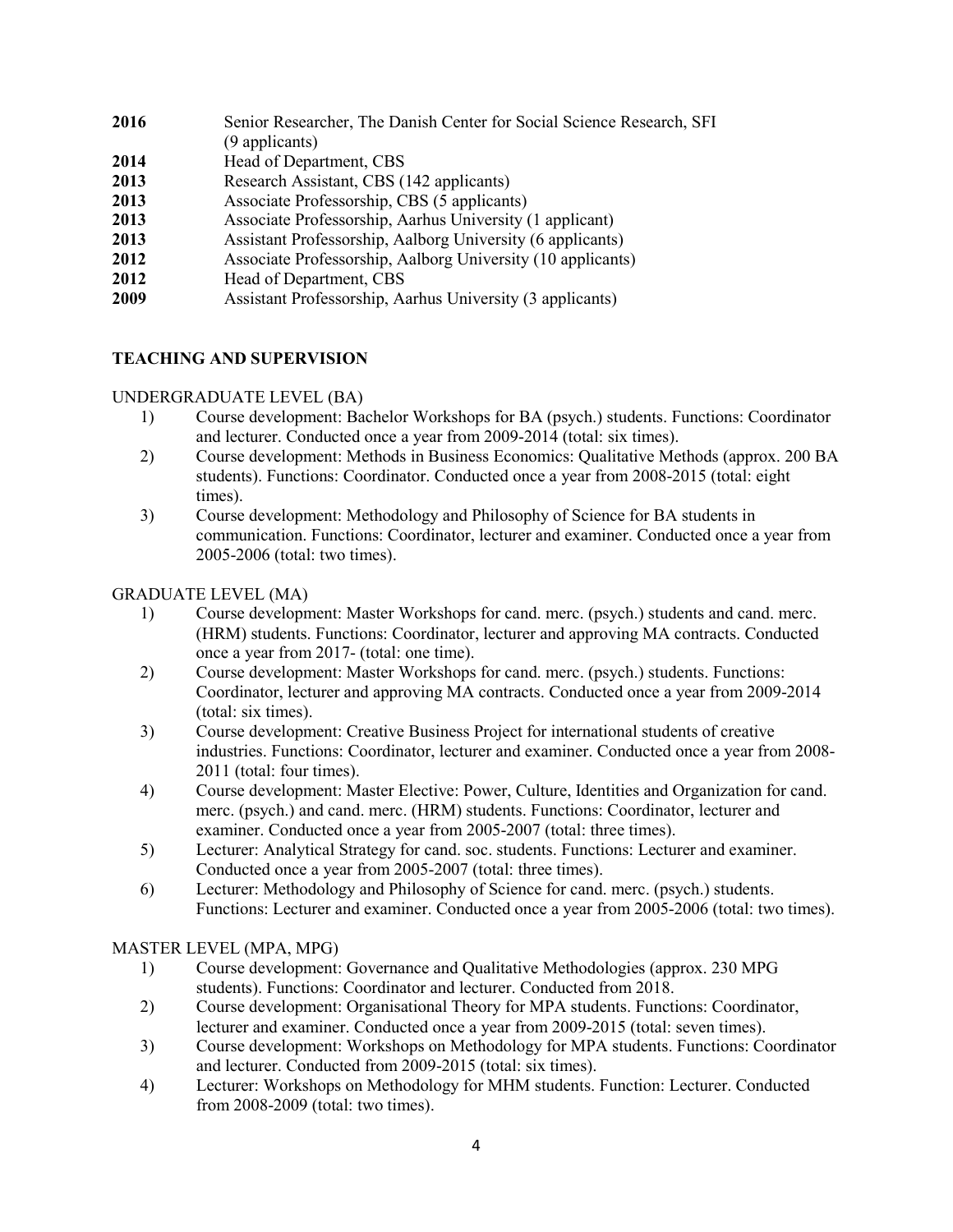- 5) Course development: MPG Elective: Power and the Welfare State. Functions: Coordinator, lecturer and examiner. Conducted once a year from 2012-2013 (total: two times).
- 6) Lecturer: Reform and Management for MPG students. Functions: Lecturer and examiner. Conducted from 2010-2012 (total: three times).
- 7) Course development: Sociological Classics: Foucault, Goffman, Bourdieu and Luhmann for MPA students. Functions: Coordinator, lecturer and examiner. Conducted once a year from 2006-2007 (total: two times).

| DEVELOPMENT OF PHD COURSES AND LECTURER (SELECTION) |                                                                    |  |
|-----------------------------------------------------|--------------------------------------------------------------------|--|
| <b>CBS</b>                                          | Analysis of Qualitative Data (twice)                               |  |
|                                                     | <b>Interactionist Analysis</b>                                     |  |
|                                                     | Bourdieu (only lecturer) (twice)                                   |  |
|                                                     | Effective Qualitative Research w. Prof. D. Silverman (three times) |  |
|                                                     | How to Focus your Publication Strategy for International Journals  |  |
| Copenhagen University                               | Document Analysis (only lecturer)                                  |  |
|                                                     | Moralising Health (only lecturer)                                  |  |
| <b>SDU</b>                                          | Micro Sociology: Goffman (only lecturer)                           |  |
| Oslo University                                     | Development of Theory in Qualitative Research w. Prof. A. Tjoja    |  |
|                                                     | Philosophy of Science and Generalization in Qualitative Methods w. |  |
|                                                     | Prof. A. Tjora                                                     |  |
|                                                     | How to Focus Your Publication Strategy for International Journals  |  |
| Lund University                                     | Managing Fat Bodies (only lecturer)                                |  |
| Göteborg Universitet                                | Authority and Organisations (only lecturer)                        |  |
| Tromsø University                                   | Document Analysis and Interactionism (twice)                       |  |

#### SUPERVISION PHD'S (6 COMPLETED)

| On-going | Marie Wengler, Department of Organization, CBS                           |
|----------|--------------------------------------------------------------------------|
| On-going | Alexandrina Schmidt, Department of Organization, CBS                     |
| On-going | Cecilie Krogh, Department of Politics and Society, Aalborg University    |
| 2019     | Anne Bitsch, Center for Gender Research, University of Oslo              |
| 2018     | Maria Bøgeskov, Dept. of Sociology, Copenhagen University/VIVE           |
| 2017     | Maya Christiane Flensborg Jensen, Dept. of Organization, CBS             |
| 2013     | Ida Helene Asmussen, Faculty of Law, Copenhagen University               |
|          | Kristian Fahnøe, Dept. of Society and Globalization, Roskilde University |
| 2010     | Anette Lykke Hindhede, Danish School of Education, Aarhus University     |
|          |                                                                          |

### OTHER SUPERVISION Researchers (VIVE) 4

| Mentees (CBS)               |       |
|-----------------------------|-------|
| MA theses                   | $10+$ |
| MA theses (MPA)             | $10+$ |
| <b>BA</b> projects          | $10+$ |
| MA first year project (MPA) | $10+$ |
|                             |       |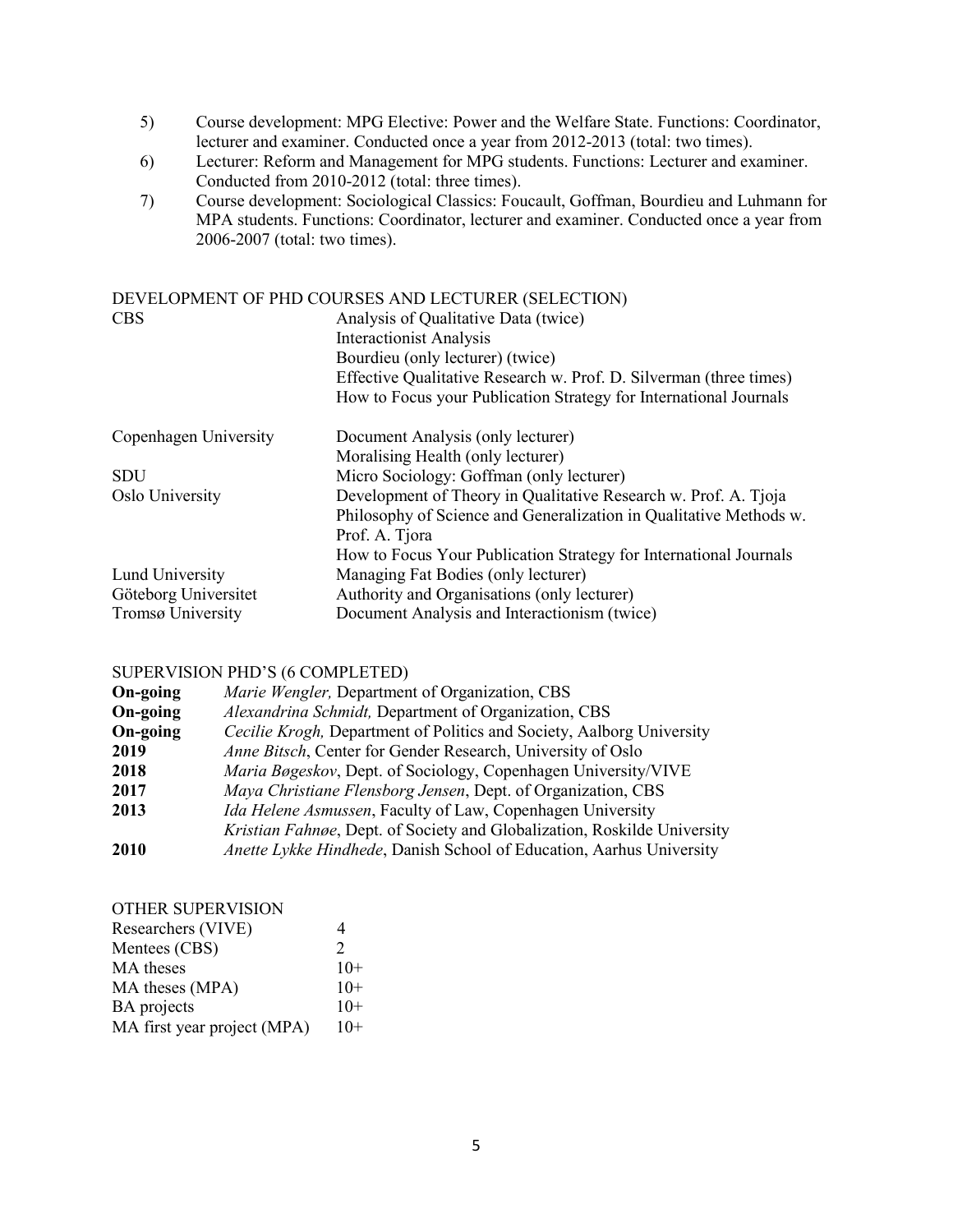#### **REVIEWER FOR JOURNALS**

Organization Studies Human Relations Gender, Work & Organization Organization British Journal of Sociology The Journal of Human Resource Management Work, Ageing & Retirement Scandinavian Journal of Management Qualitative Studies Health Sociology Review Human Resource Development Quarterly Journal of Political Power Journal of Ageing Studies International Journal of Qualitative Studies in Education Acta Sociologica Ephemera Tidsskift for Arbejdsliv [Journal of Work Life]

### **EDITOR OF JOURNALS (SPECIAL ISSUES) AND ACADEMIC BOOKS**

| 2020 | Qualitative Analysis: Eight Approaches for the Social Sciences. London: SAGE (w. Prof.<br>M Järvinen).                                                                     |
|------|----------------------------------------------------------------------------------------------------------------------------------------------------------------------------|
| 2017 | Gender, Work & Organization (w. Senior Lecturer C Wolkowitz and Assistant Prof. AR<br>Obling)                                                                              |
|      | <i>Kvalitativ analyse: Syv traditioner</i> [Qualitative analysis: seven traditions]. Copenhagen:<br>Hans Reitzels Publishers (w. Prof. M Järvinen) [second edition]        |
| 2012 | Tidsskrift for Forskning i Sygdom og Samfund [Journal of Health Research and Social<br>Science] (w. Assistant Prof. AR Obling)                                             |
|      | At skabe en professionel [To form professional identities] Copenhagen: Hans Reitzels<br>Publishers (w. Prof. M Järvinen) [third edition]                                   |
| 2005 | Kvalitative metoder i et interaktionistisk perspektiv [Qualitaive methods in an<br>interactionist perspective]. Copenhagen: Hans Reitzels Publishers (w. Prof. M Järvinen) |
|      | [fifth edition]                                                                                                                                                            |
| 2003 | At skabe en klient [To form a client]. Copenhagen: Hans Reitzels Forlag (w. Prof. M<br>Järvinen) [eighth edition]                                                          |

#### **CONFERENCE PARTICIPITATION WITH PAPER (SINCE 2010)**

| 2019 | ASA, New York                                            |
|------|----------------------------------------------------------|
| 2018 | AoM, Chicago                                             |
|      | ISA, Toronto                                             |
| 2017 | EGOS, Copenhagen                                         |
|      | ESA, Athens                                              |
| 2016 | ESA (Interim: Sociology of Professions) Aveiro, Portugal |
|      | European Society for Prevention Research, Berlin         |
| 2015 | IPSA (Interim: Power Group), Helsinki                    |
|      |                                                          |